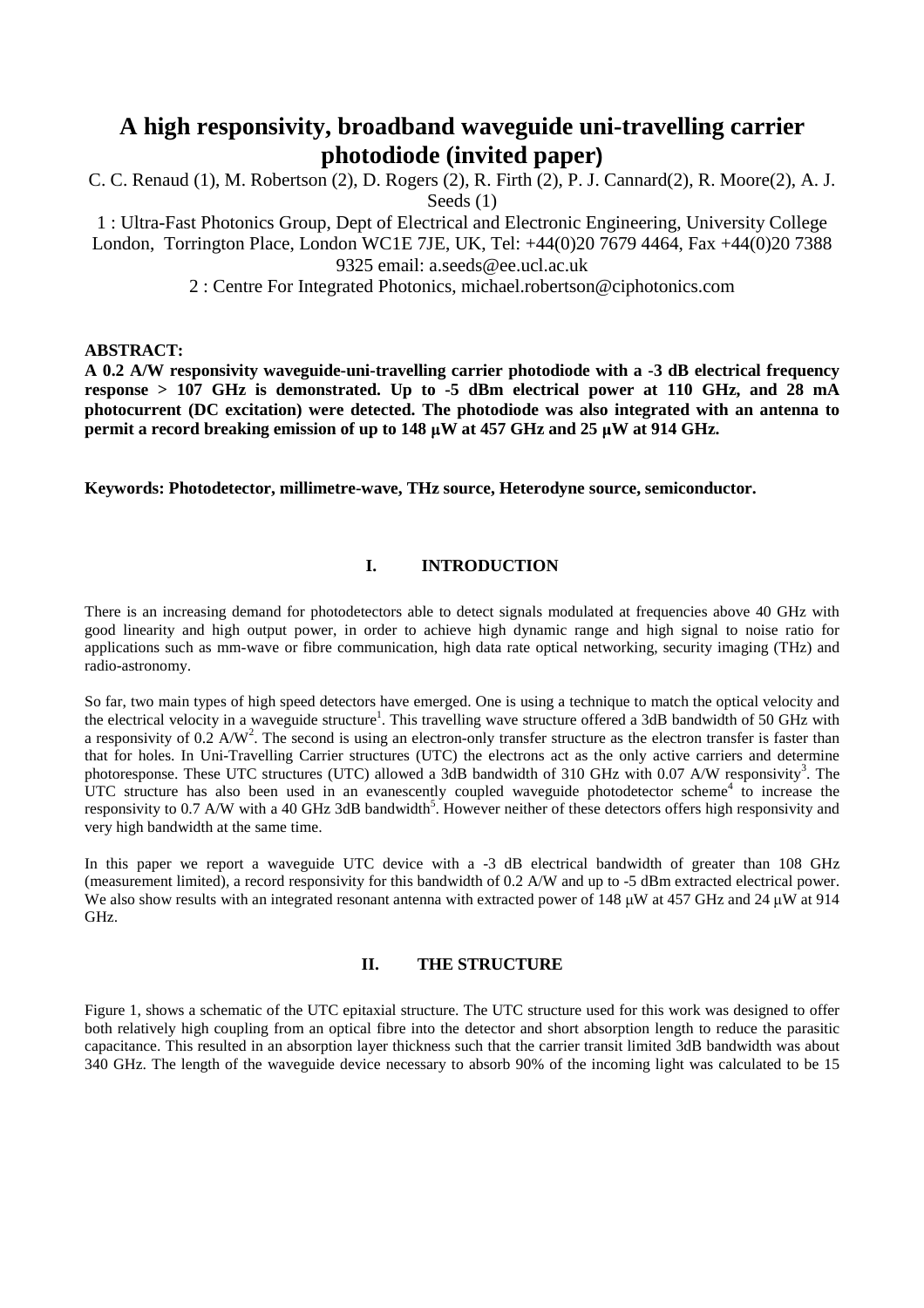m. Considering the characteristics of the structure this will correspond to a 18 fF parasitic capacitance, thus giving a parasitic capacitance limited bandwidth of 350 GHz with a 50  $\Omega$  load the bandwidth is most likely to be limited by the electrical characteristics of the fabricated device as the RC limit of the bandwidth for such a capacitance would be 354 GHz, thus of the same order of magnitude as the carrier transit limited 3 dB bandwidth. However, once fabricated the waveguide device was measured to have a parasitic capacitance of only 20-25 fF, which gives a capacitance limited 3dB bandwidth of 254 GHz with a 50  $\Omega$  load, which should be our main limitation on the bandwidth of the detector.



Figure 1: Schematic epitaxial structure

### **III. THE PHOTODETECTOR RESPONSIVITY AND BANDWIDTH**



Figure 2: Picture of the fast photodetector with contact pattern for the use of a coplanar probe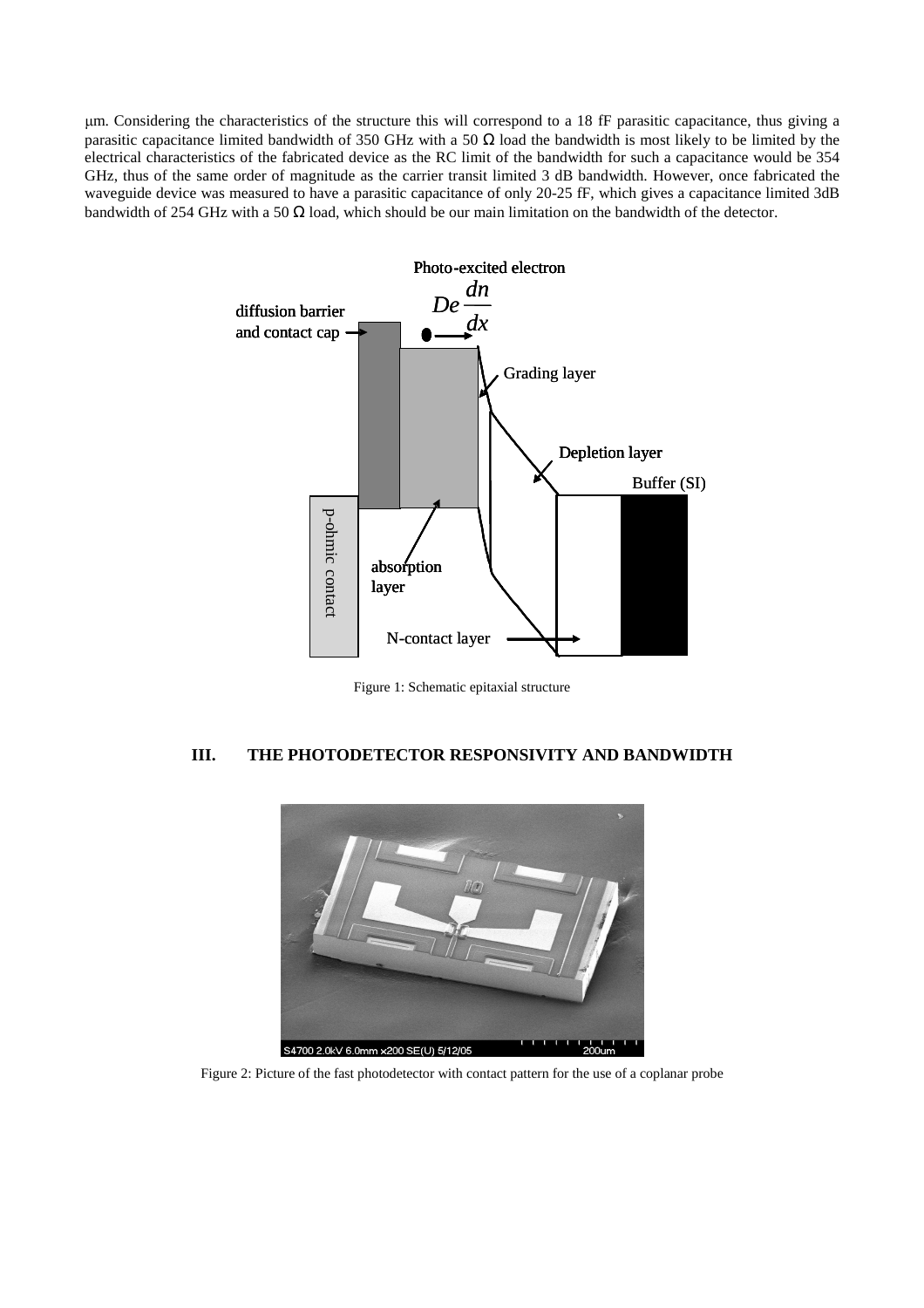Figure 2 shows a picture of the photodetector with contacts for a coplanar probes and the waveguide to couple the light into the detector. The waveguide allowed for a 40% coupling of the light (1550 nm) coming out of a lensed fibre. The contacts where designed to be used with a ground-signal-ground coplanar probe with a 150 m spacing between the pads. Two probes were used to test the device one for measurement up to 65 GHz and one for measurement between 70 GHz and 110 GHz.

#### **III.1. Experimental measurement systems**

The experimental measurements of the waveguide detector were made using two different systems.

The first was a Lightwave Component Analyser (LCA), used for studies up to 40 GHz. The output of the LCA is a 10 dBm power level optical signal at 1550 nm. At the end of the lensed fibre this drops to 9 dBm. Then by taking the result of simulation for the coupling into the waveguide we can estimate the coupled power into the photodetector to be 5 dBm. After calibration the LCA measured the detector frequency dependent photo-response. The calibration was made with the probe. However this was not a full calibration as it was only made in short and open circuit and not into a load. Note that the 5 dBm estimated input power generated a 635 A current.



Figure 3: Experimental system used for measurements above 40 GHz

The second, shown in figure 3, used a signal from an heterodyne system based on an optical frequency comb generator<sup>6</sup>, from which two lines were filtered out by tuneable narrow-band filters. The two lines were then combined and amplified to generate a signal at a frequency determined by their separation. The use of such a system allows for the generation of high purity millimetre-wave frequencies<sup>7</sup>. The total saturated output power from the EDFA was 21 dBm, thus the estimated power coupled into the device was 17 dBm. The measured photocurrent at this level of power was 10 mA. However the filter used in this experiment where relatively broad (several comb lines were transmitted) thus the generated signal comprised several beating frequencies. Therefore not all the generated power was at the frequency of interest of the measurement. The resulting signal measured by the probe was then sent to a spectrum analyser.

As stated above, the device was probed with coplanar probes (one for signals from 0 to 65 GHz using coaxial electrical connection and one for signals from 70 to 110 GHz using waveguide electrical connection). The probes were connected to different calibrated harmonic microwave mixers to down-convert the high frequency signals for display on a spectrum analyzer. This resulted in losses of up to 45 dB at 110 GHz (3 dB from the probe and 42 dB from the mixer). The following results are including a frequency dependent loss correction.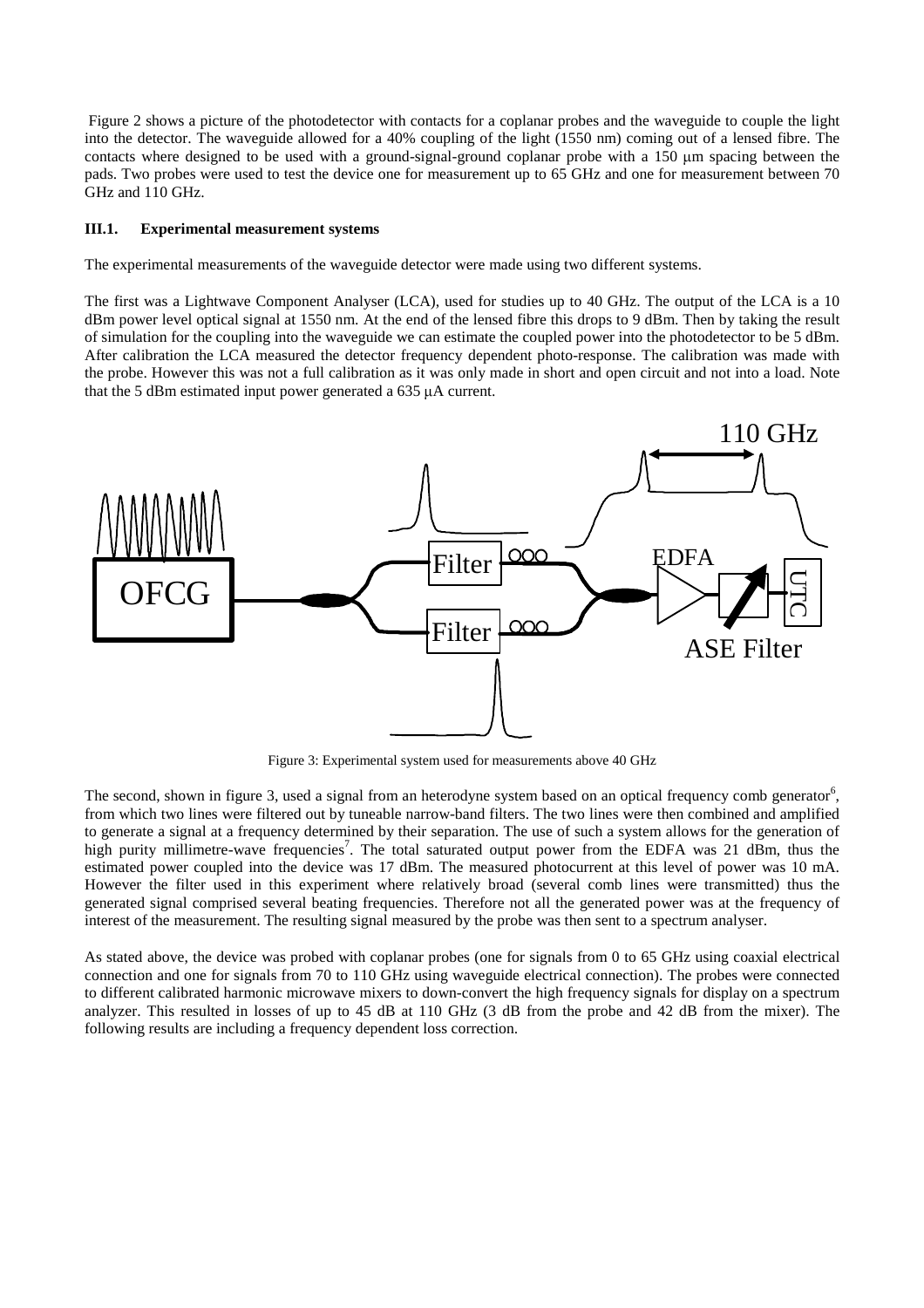## **III.2. Experimental results**

Using the LCA we measured the dependence of bandwidth with reverse bias and the response up to 40 GHz. The measurements, shown in figure 4, demonstrated that as expected with no reverse bias the -3 dB bandwidth was 1 GHz, at -1 V it was 20 GHz and at -2 V the response was essentially flat (< 1 dB decrease) up to 40 GHz. There was no improvement in bandwidth when the bias was made more negative than -2 V. This was therefore used as the optimum bias for the rest of the experiments. This showed as well that about  $10 \mu W$  power could be extracted from the photodiode with the 5 dBm optical excitation (10 dBm out of the source, 1 dBm lost in connection and transmission, 4dBm lost in coupling).



Figure 4: Photodetector response up to 40 GHz with reverse bias from 0 to 2 V

To measure the response at higher frequency the heterodyne system was use. As we were interested in the relative response of the photodetector up to 110 GHz with -2 V bias, points were taken below 40 GHz with the heterodyne measurement system in order to relate them with the previous measurements with the LCA. As seen in figure 5, the experiment showed that the response remains above -3dB up to 108.2 GHz within the error of the measurement. Given the limitation of the coplanar probes and the microwave mixers no measurement was made above 110 GHz. This gives us confidence in claiming that we are limited by our measurement system and the actual 3 dB bandwidth of this detector should be higher than 110 GHz.

Figure 6 shows the mean photocurrent at 110 GHz as a function as the estimated coupled input optical power. This corresponds to a measured responsivity of 0.2 A/W. The measured millimetre-wave power was up to -5 dBm at 108.2 GHz. From the 10 mA mean photocurrent measured and the measured frequency response one would expect up to 2 dBm extracted power. However as stated above the filters in the heterodyne system were not ideal and the power was distributed over different beating frequency, thus the lower than expected extracted power.

In addition, the response was not saturated with the 50 mW optical input (125 mW in the fibre 40% coupling to the detector). Previous measurement (DC) on the same structure grown on N-doped substrate (higher parasitic capacitance devices) showed a higher 0.28 A/W responsivity with no saturation at up to 100 mW (estimated with a 40% coupling) optical input (28 mA photocurrent). Therefore we expect that this device has the potential to generate extracted electrical power of the order of 10 dBm at 110 GHz, for a fully modulated input signal.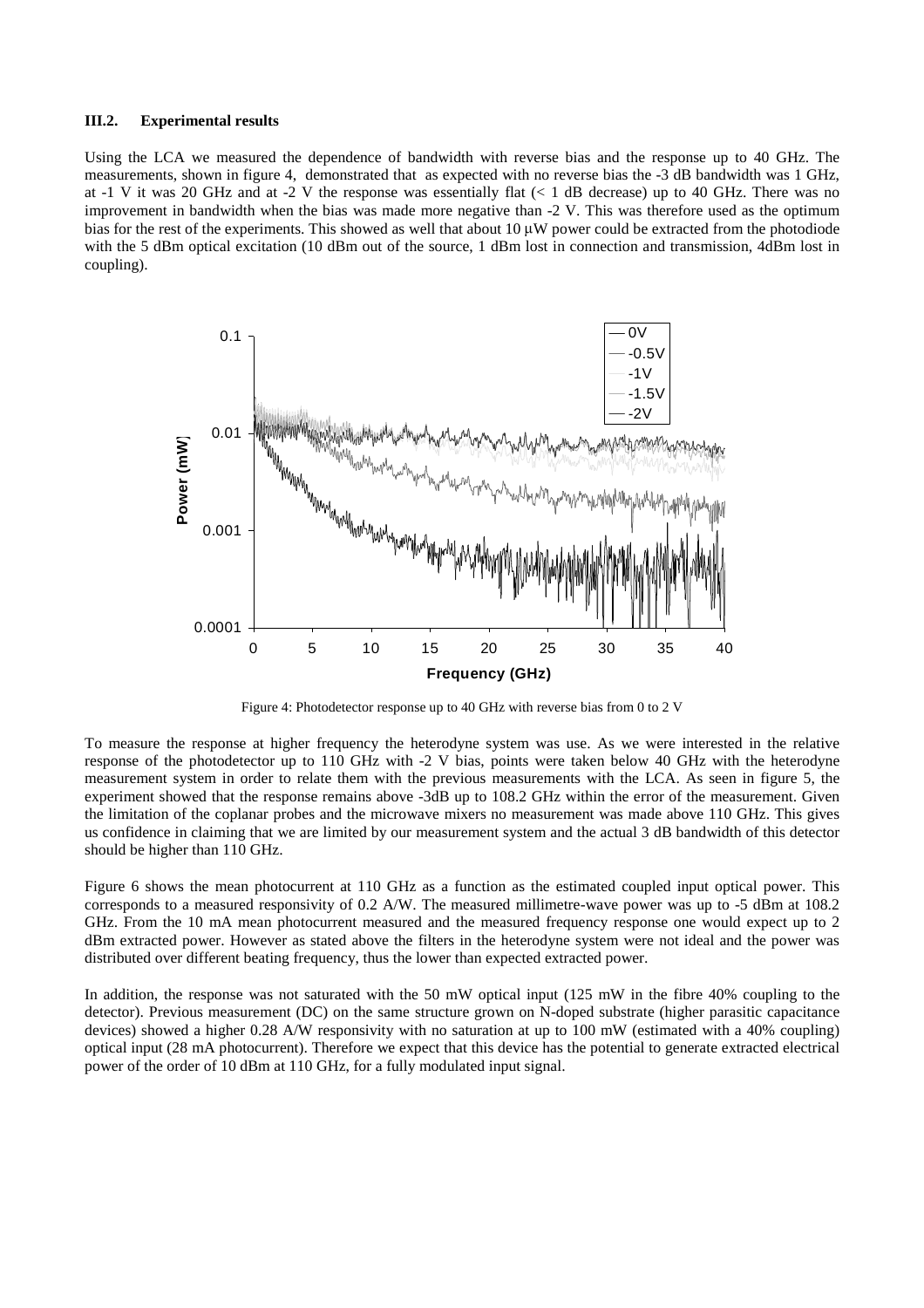

Figure 5: Relative UTC-PD response up to 110 GHz



Figure 6: Mean photocurrent response at 110 GHz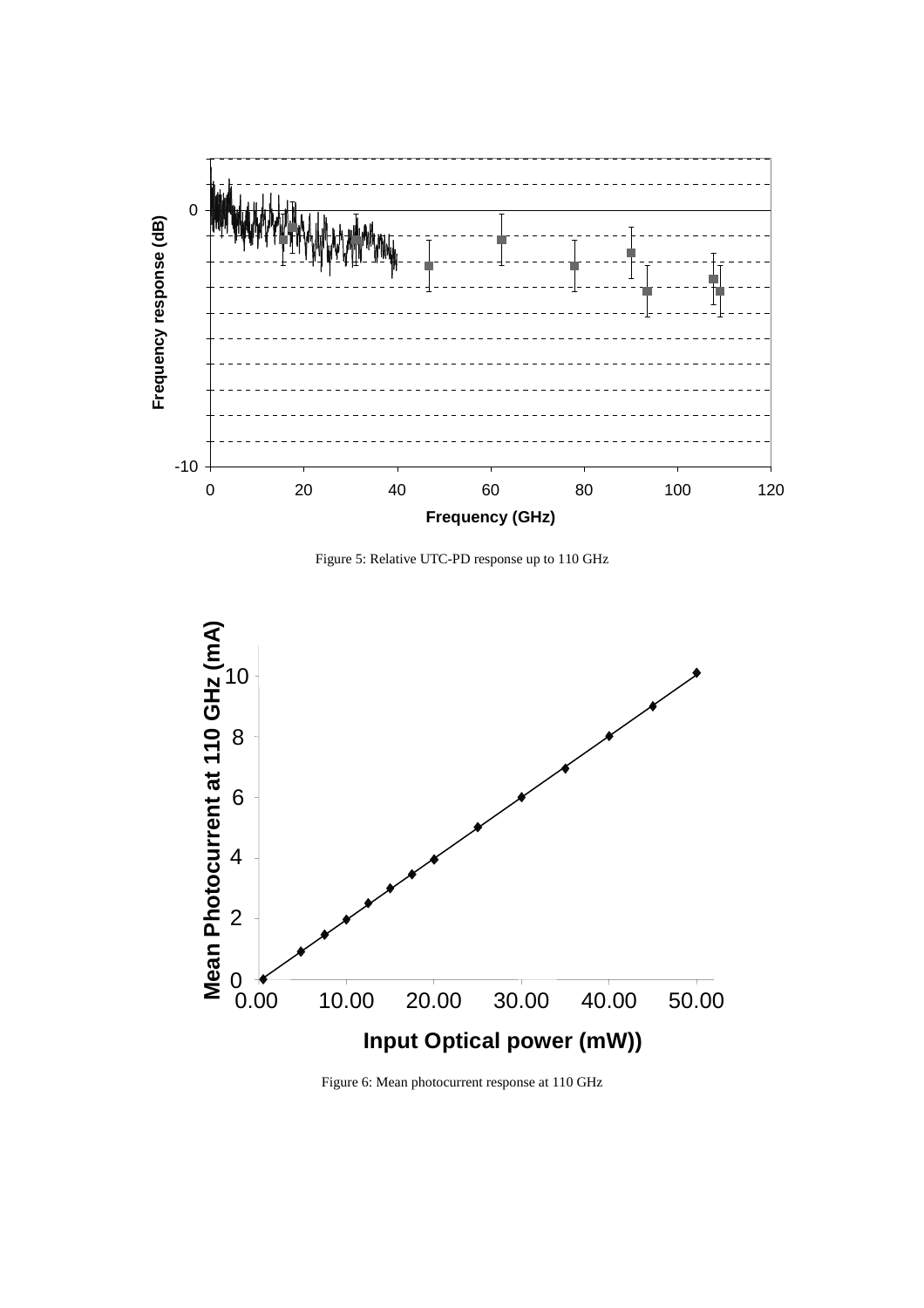#### **IV. MILLIMETRE WAVE HETERODYNE GENERATION**



Figure 7: Picture of the photodetector integrated with a bowtie antenna

As shown in figure 7, the photodetector was integrated with an antenna. The one shown in figure 7 is a broadband bowtie antenna with a peak at 800 GHz. The detector was also integrated with a resonant sub-millimetre-wave antenna structure. This allowed measuring the device using free-space techniques.

Figure 8 shows the measurement system using the heterodyne system (with high selectivity filters) to generate high purity frequencies from 100 GHz to 1 THz. The optical power send to the photodiode generated a 10 mA photocurrent. The signal emitted from the antenna was measured using a THz power meter based on a photo-acoustic detector for powers above 10  $\mu$ W and a bolometer for power under 10  $\mu$ W. Extra care was taken to filter any residual and parasitic energy that could be measured by the detector. The continuous signal from the EDFA ASE was also estimated and subtracted.



Figure 8: Experimental system for heterodyne generation of THz signal from the photodetector integrated with antenna.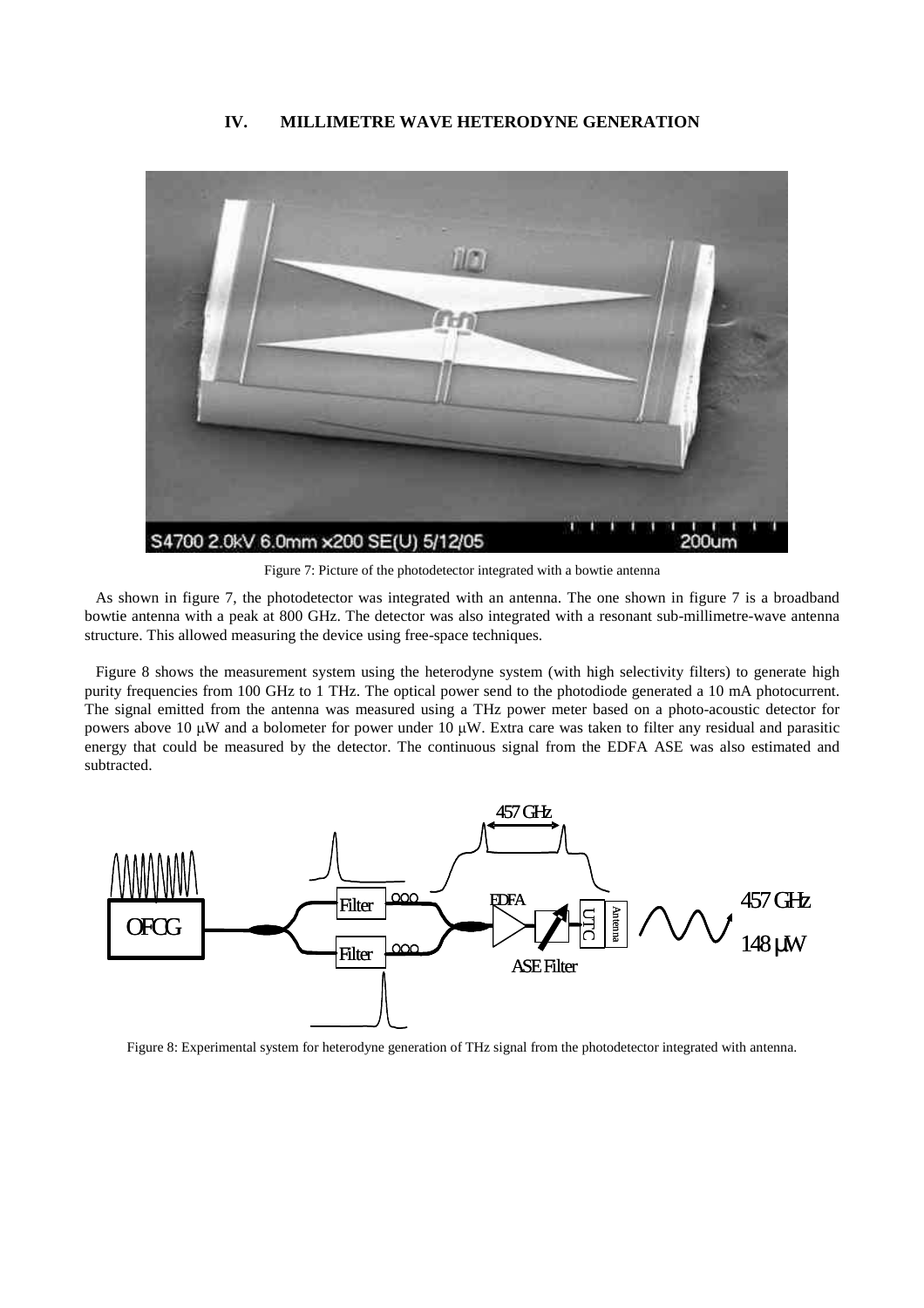

Figure 9: Signal emitted from the bowtie antenna as a function of the Frequency

Figure 9 shows the measured extracted millimetre wave power at different heterodyne frequency. One can see the response of the broadband antenna resulted in a broadband emission around 700 GHz. The maximum extracted power was at 700 GHZ with 9.5  $\mu$ W and there was still more than 1  $\mu$ W at 1THz. When the device was integrated with a resonant antenna more power could be extracted but only in a narrow band around the resonant frequency. The antenna was designed to have two resonant frequencies around 450 GHz and 900 GHz. During testing, two resonant peaks of emission at 457 GHz and 914 GHz were obtained with record breaking power outputs of 148  $\mu$ W and 24  $\mu$ W respectively.

#### **V. CONCLUSION**

This work demonstrates a record high responsivity (0.2 A/W) UTC based waveguide photodiode with up to -5 dBm extracted output power at 110 GHz. It also achieved up to 148 uW emitted at 457 GHz when integrated with a resonant antenna, and up to 9  $\mu$ W when integrated with a broadband bowtie antenna. However measurement with DC excitation showed that the saturation power of the photodetector is above 200 mW (optical power) coupled into the device. Furthermore the parasitic capacitance measurements suggest that the 3 dB bandwidth of the device should be at least 250 GHz for a 50 Ω load. Therefore, we expect that this structure can provide much higher bandwidth and higher power. We believe that we should be able to extract up to 7 dBm at 110 GHz (with 200 mW coupled optical power) and emit almost  $300 \mu W$  at 457 GHz from the photodetector integrated with an antenna.

Future work will concentrate on improving the balance between coupling and bandwidth.